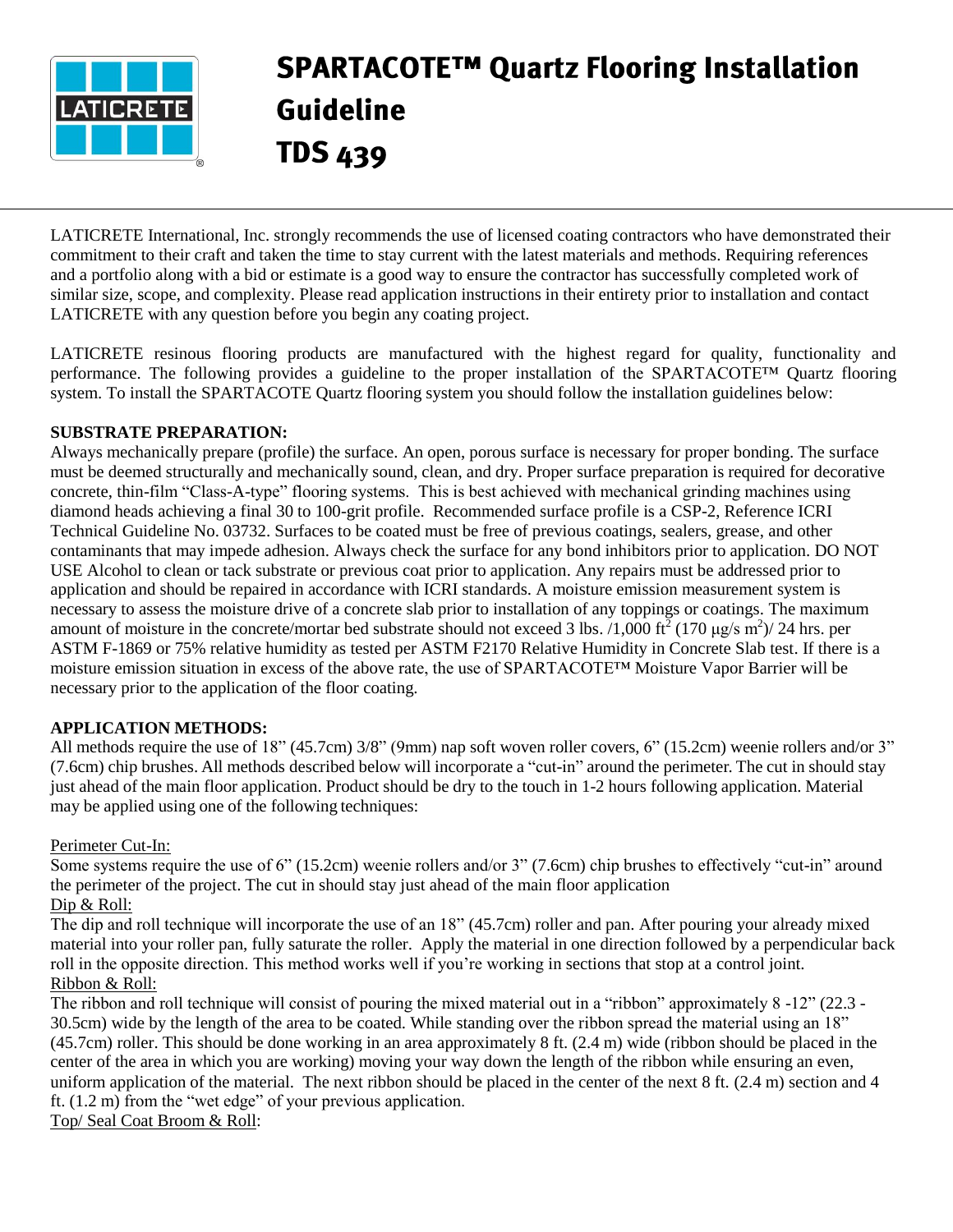For larger square footage installation, applicators may find it advantageous to incorporate an asphalt seal-coat broom. Pour a ribbon of material at the back wall or starting point, spread the material using the broom (exactly as you would with a notched squeegee).

# **MIXING MATERIAL**

## Pigmenting Coatings**:**

Disperse a 1-qt (0.9L) SPARTACOTE™ Polyaspartic Pigment pack into 1-gallon (3.8L) SPARTACOTE™ FLEX SB™ Part A pigment base (short-filled). Mix pigment into part A with a slow drill mixer for approximately 2 minutes until the pigment is properly dispersed. Failure to do so will result in a potentially uneven finish. Once pigment is fully dispersed, use a separate mixing vessel combine the newly pigmented part A with the Part B in equal 1:1 amounts by volume for 2 minutes with a slow speed drill or paddle mixer making sure to scrape the sides and bottom of the bucket. Avoid creating a vortex, as it will induce air to the mix.

## Non-Pigmented Clear Coats:

Do not mix until ready for immediate use. Using a separate mixing vessel combine the SPARTACOTE™ FLEX SB™ parts A&B in equal 1:1 amounts by volume for 2 minutes with a slow speed drill or paddle mixer making sure to scrape the sides and bottom of the bucket. Avoid creating a vortex, as it will induce air to the mix.

## **APPLYING THE PRODUCT**

Application of Primer / Broadcast Coat: Following surface preparation, be certain that the substrate is free of any excessive concrete dust, moisture or other contaminants. A coat of SPARTACOTE™ FLEX SB™ pigmented should be installed at a rate of 330 ft<sup>2</sup>/ gallon (30.6m<sup>2</sup>/ 3.8L) using one of the suggested application methods above. Immediately following the finish back roll a third person on spikes will broadcast the quartz aggregate into the wet resin to refusal or rejection. Coverage rate for the quartz aggregate is approximately 5 ft<sup>2</sup> per pound  $(0.2 \text{ m}^2/\text{kg})$  or 250 ft<sup>2</sup> (23.2 m<sup>2</sup>) per bag. \*It is recommended that extra aggregate be on hand to avoid running short.

Cleaning and Removing Excess Quartz: Once broadcast coat has dried to the touch, begin removing excess quartz. NOTE: The floor is dry and can be walked on but is not "cured" at this point. Walk cautiously, do not run or twist feet on the surface. With an electric leaf blower proceed to blow all the excess/ non adhered quartz into piles or towards a corner. A stiff bristled broom can also be used to ensure excess quartz is removed. Carefully clean up the excess quartz and re-box it as it can be used again on future projects and/or the next broadcast coat. \*\*If a single broadcast is desired or a solid-color quartz system is being installed, proceed to grout coat. \*\*

Application of Second Broadcast Coat: Apply a coat of SPARTACOTE FLEX SB Clear, using some of the methods described above at a rate of 140-160 ft<sup>2</sup>/ gallon (13.14.9 m<sup>2</sup>/ 3.8L). For best results use a flat squeegee. Do not use a broom. Immediately following the finish back roll a third person on spikes will broadcast the quartz aggregate into the wet resin to refusal or rejection. Coverage rate for the quartz aggregate is approximately 5 ft<sup>2</sup> per pound (0.2 m<sup>2</sup>/kg) or 250 ft<sup>2</sup>  $(23.2 \text{ m}^2)$  per bag. (It is recommended that extra aggregate be on hand to avoid running short). Allow coat to dry prior to the application of the top coat, typically 2-3 hours.

Cleaning and Removing Excess Quartz**:** Once broadcast coat has dried to the touch, begin removing excess quartz. (NOTE: The floor is dry and can be walked on but is not "cured" at this point. Walk cautiously, do not run or twist feet on the surface.) With an electric leaf blower proceed to blow all the excess/ non adhered quartz into piles or towards a corner. A stiff bristled broom can also be used to ensure excess quartz is removed. Carefully clean up the excess quartz and re-box it as it can be used again on future projects.

Application of Grout Coat: Apply the grout coat of SPARTACOTE FLEX SB Clear, at a rate of 160 ft<sup>2</sup>/gallon (14.9 m<sup>2</sup>/ 3.8L). For best results, apply the material using a flat squeegee although additional methods described above would work. The grout coat is used to lock the previously applied quartz aggregate in place. DO NOT USE the top seal coat broom method to apply this coat.

Application of Top Coat: Top coat application follows the same method as the grout coat application. This coat coverage rate can be adjusted up or down to accommodate the desired level of traction. The use of SPARTACOTE FLEX SB clear is recommended for standard and low application thickness. If a thicker coat is sought, the use of SPARTACOTE™ FLEX XT™ is recommended. \*\*For solid-color quartz systems, substitute SPARTACOTE FLEX SB Clear with SPARTACOTE FLEX SB pigmented or SPARTACOTE FLEX XT Pigmented. \*\*